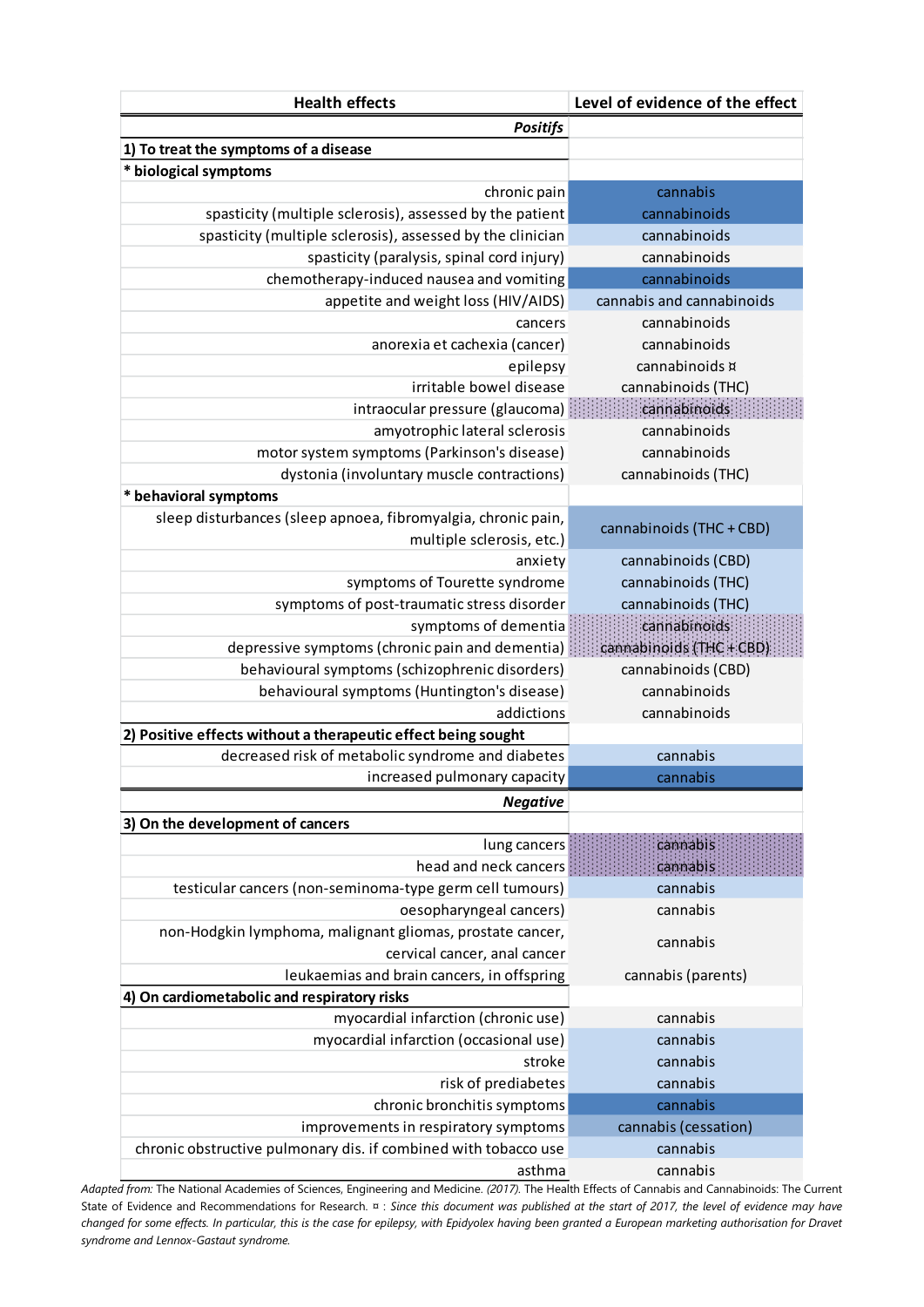| 5) On the immune system                                     |          |  |
|-------------------------------------------------------------|----------|--|
| decrease in inflammatory markers                            | cannabis |  |
| liver fibrosis (hepatitis C)                                | cannabis |  |
| immune status in individuals with HIV                       | cannabis |  |
| 6) On accidents                                             |          |  |
| motor vehicle accidents                                     | cannabis |  |
| overdoses in children                                       | cannabis |  |
| occupational accidents                                      | cannabis |  |
| mortality - cannabis overdose                               | cannabis |  |
| mortality - all causes                                      | cannabis |  |
| 7) For prenatal, perinatal and neonatal exposure            |          |  |
| low birth weight                                            | cannabis |  |
| pregnancy complications                                     | cannabis |  |
| admission of the infant to the neonatal intensive care unit | cannabis |  |
| long-term outcomes in the offspring (sudden infant death    | cannabis |  |
| syndrome, academic achievement, cannabis use, etc.)         |          |  |
| 8) On psychosocial risks                                    |          |  |
| cognitive impairement (memory, attention, learning)         | cannabis |  |
| impaired academic achievement                               | cannabis |  |
| increased rates of unemployment and low income              | cannabis |  |
| impaired social and relational capacities                   | cannabis |  |
| 9) On mental health                                         |          |  |
| schizophrenia and other psychoses                           | cannabis |  |
| better cognitive performance (individuals with psychotic    | cannabis |  |
| disorders using cannabis)                                   |          |  |
| worsening of negative symptoms of schizophrenia             | cannabis |  |
| worsening of postive symptoms of schizophrenia              | cannabis |  |
| development of depressing disorders                         | cannabis |  |
| improvement/worsening of depression                         | cannabis |  |
| suicide attempts                                            | cannabis |  |
| development of social anxiety disorder                      | cannabis |  |
| development of other anxiety disorders                      | cannabis |  |
| development of bipolar disorders                            | cannabis |  |
| worsening of bipolar disorders                              | cannabis |  |
| development of post-traumatic stress disorder               | cannabis |  |
| worsening of symptoms of post-traumatic stress disorder     | cannabis |  |

| <b>Efficacy OR</b> | Inefficacy OR  | Level of evidence                  |  |
|--------------------|----------------|------------------------------------|--|
| Association        | No association |                                    |  |
|                    |                | Substantial or conclusive evidence |  |
|                    |                | Moderate evidence                  |  |
|                    |                | Limited evidence                   |  |
|                    |                | No or insufficient evidence        |  |
|                    |                |                                    |  |

cannabinoids : cannabidiol (CBD) or tetrahydrocannabinol (THC), synthesised or extracted, oral consumption

*Adapted from:* The National Academies of Sciences, Engineering and Medicine. *(2017).* The Health Effects of Cannabis and Cannabinoids: The Current State of Evidence and Recommendations for Research. ¤: Since this document was published at the start of 2017, the level of evidence may have *changed for some effects. In particular, this is the case for epilepsy, with Epidyolex having been granted a European marketing authorisation for Dravet syndrome and Lennox-Gastaut syndrome.*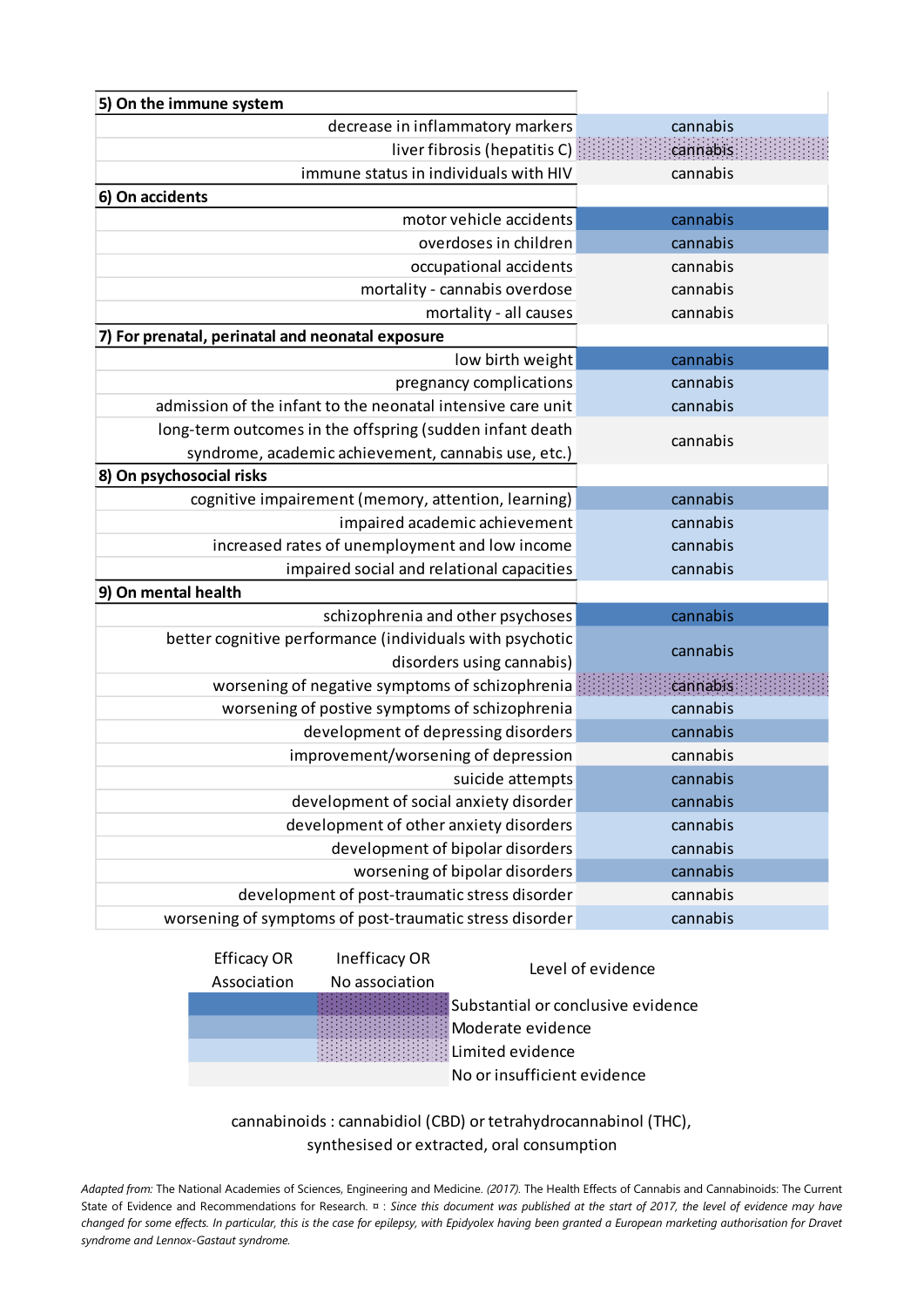## *Individuals consulted\**

*– Prof. Jean-Claude Alvarez, toxicologist and pharmacologist, Department Head of the Pharmacology and Toxicology*  Laboratory, Garches University Hospital, member of the French National Academy of Pharmacy, Prof. Jean Costentin, *pharmacologist, member of the French National Academy of Medicine and the French National Academy of Pharmacy, and Prof. Jean-Pierre Goullé, toxicologist, member of the French National Academy of Medicine and the French National Academy of Pharmacy*

*– Prof. Nicolas Authier, psychiatrist and pharmacologist, Head of the Medical Pharmacology Department and Department Head at the Centre for Pain Assessment and Treatment, Clermont-Ferrand University Hospital, Chairman of the temporary scientific committee (CST) dedicated to the implementation of the medical cannabis trial*

*– Prof. Amine Benyamina, psychiatrist and addiction specialist, Head of the Department of Psychiatry and Addictology at Paul Brousse Hospital, Villejuif and Chairperson of the French Addictology Federation*

*– Mr. François Bruneaux, Assistant to the Deputy Director, Subdirectorate of health products policy and practice and care quality at the General Directorate for Health*

*– Mr. Yves Christol, General Manager of InVivo Food&Tech and Ms. Carole Hernandez-Zakine, Director of Public Affairs for Bioline (InVivo)*

*– Mr. Aurélien Delecroix, Chairman of the French Hemp Union and Founding Chairman of the company Greenleaf*

*– Prof. Marie-Odile Krebs, psychiatrist, Department Head at Sainte-Anne Hospital, responsible for the Pathophysiology of Psychiatric Diseases team at the Paris Institute of Psychiatry and Neurosciences*

*– Ms. Fabienne Lopez, Chairperson of the "Principes actifs" (Active substances) Association, Messrs. Christian D. Muller, pharmacologist, Senior Research Officer at the CNRS, Hubert Curien Multidisciplinary Institute, and Bertrand Rambaud, respectively responsible for the Scientific Division and the Patient Division of the French-speaking Union for Cannabinoids in Medicine*

*– Mr. Olivier Manzoni, Inserm Research Director, Joint Manager of the Adolescence and Developmental Vulnerability to Neuropsychiatric Diseases team at the Mediterranean Institute of Neurobiology*

– *Ms. Maria Melchior, Inserm Research Director, Manager of the Social Epidemiology research team at Pierre Louis Institute of Epidemiology and Public Health*

– *Ms Hélène Moore, General Manager of Aurora France*

– *Mr. Giles Moss, General Manager Europe at GW Pharmaceuticals, Mr. Jean-Luc Gaunel, Manager France and Mr. Ben Whalley, Research Manager at GW Pharmaceuticals*

– *Ms. Ivana Obradovic, sociologist, Deputy Director of the French Monitoring Centre for Drugs and Drug Addiction (OFDT) and Associate Researcher at the Centre for Sociological Research in Law and Penal Institutions (CESDIP)*

– *Ms. Nathalie Richard, Deputy Director of the Division for Neurological Medicines at the ANSM and Ms. Carole le Saulnier, Director of Legal and Regulatory Affairs at the ANSM*

– *The Department of Science and Technology and the Department of Social Affairs at the French Embassy in Germany*

– *The Department of Science and Technology and the Department of Social Affairs at the French Embassy in the USA*

– *The Department of Internal Security at the French Embassy in Canada*

*\* NB: The individuals consulted in some cases expressed divergent opinions concerning one or more aspects of the briefing. Scientific coordination by Ms. Mathilde Lecompte, Scientific Advisor*

## *References*

 $\overline{a}$ 

*<sup>(1)</sup> Single Convention on Narcotic Drugs of 1961, adopted by the United Nations, as modified by the 1972 Protocol amending the Single Convention on Narcotic Drugs of 1961[: https://www.unodc.org/pdf/convention\\_1961\\_fr.pdf.](https://www.unodc.org/pdf/convention_1961_fr.pdf)*

*<sup>(2)</sup> This is the case for Germany, Australia, several states in the USA, Israel, the Netherlands, Portugal, the United Kingdom and Switzerland, etc. European Monitoring Centre for Drugs and Drug Addiction (EMCDDA) (2018). Medical use of cannabis and cannabinoids: questions and answers for policymaking.*

*<sup>(3)</sup> This is the case for Uruguay, Canada and some states of the USA. See the executive summaries of the* Observatoire français des drogues et toxicomanies *(French Monitoring Centre for Drugs and Drug Addiction); "*La légalisation du cannabis au Canada : genèse et enjeux de la réforme*" ("Cannabis legalisation and regulations in Canada: background and challenges") (https://www.ofdt.fr/BDD/publications/docs/eisxioya.pdf), "*La légalisation du cannabis aux États-Unis, vers une régulation du marché ?*" ("Cannabis legalisation in the USA: towards market regulation?") (https://www.ofdt.fr/BDD/publications/docs/eisxioz6.pdf) and "*Une analyse comparée des expériences de régulation du cannabis :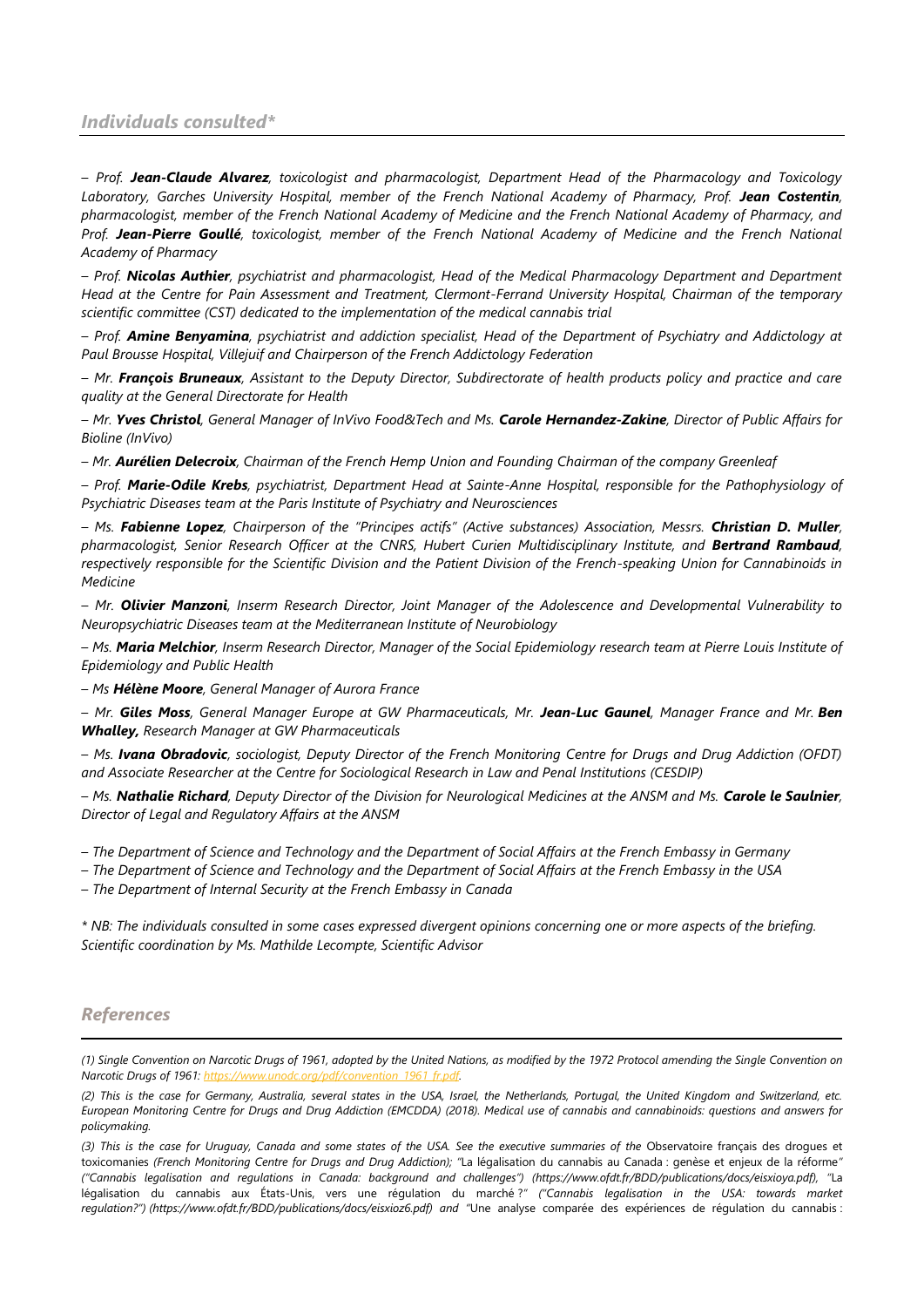Colorado, État de Washington, Uruguay*" ("A comparative analysis of cannabis regulation experiences: Colorado, Washington State, Uruguay" [\(https://www.ofdt.fr/BDD/publications/docs/CannalexRFS.pdf\)](https://www.ofdt.fr/BDD/publications/docs/CannalexRFS.pdf).*

(4) There is little correlation between legal status and use. France has the highest use prevalence in Europe in the "recent use" (< 30 days), in 15-16 *year-olds" category (ESPAD 2015 – The European school survey project on alcohol and other drugs) and in the "use in the last 12 months in 15-34 yearolds" category (report on illicit drugs in France 2017 – OFDT and European monitoring centre for drugs and drug addiction*) *[http://www.emcdda.europa.eu/system/files/publications/3074/ESPAD\\_report\\_2015.pdf](http://www.emcdda.europa.eu/system/files/publications/3074/ESPAD_report_2015.pdf) and [http://www.emcdda.europa.eu/system/files/publications/4523/TD0416916ENN.pdf.](http://www.emcdda.europa.eu/system/files/publications/4523/TD0416916ENN.pdf)*

*(5) The European Parliament has adopted a resolution aimed at promoting research concerning the therapeutic potential of cannabis and its derivatives and their medical use where justified. European Parliament resolution of 13 February 2019 on the use of cannabis for medicinal purposes: [http://www.europarl.europa.eu/doceo/document/TA-8-2019-0113\\_FR.html,](http://www.europarl.europa.eu/doceo/document/TA-8-2019-0113_FR.html) website consulted on 4.11.19.* 

*(6) The demand on the part of patients was reflected in the case of an individual having taken the ethics and cancer committee and the French cancer league to court for what this individual perceived as a treatment refusal. [https://www.ethique-cancer.fr/files/file\\_fields/2018/11/26/cec-2018-avis35](https://www.ethique-cancer.fr/files/file_fields/2018/11/26/cec-2018-avis35-cannabis-texte-final.pdf) [cannabis-texte-final.pdf.](https://www.ethique-cancer.fr/files/file_fields/2018/11/26/cec-2018-avis35-cannabis-texte-final.pdf)*

*7 The specific temporary scientific committee began its work in September 2018 and completed it in June 2019[. https://ansm.sante.fr/L-ANSM/Comites](https://ansm.sante.fr/L-ANSM/Comites-scientifiques-specialises-temporaires/Comites-scientifiques-temporaires/Comites-scientifiques-temporaires/CSST-Evaluation-de-la-pertinence-et-de-la-faisabilite-de-la-mise-a-disposition-du-cannabis-therapeutique-en-France)[scientifiques-specialises-temporaires/Comites-scientifiques-temporaires/Comites-scientifiques-temporaires/CSST-Evaluation-de-la-pertinence-et-de-la](https://ansm.sante.fr/L-ANSM/Comites-scientifiques-specialises-temporaires/Comites-scientifiques-temporaires/Comites-scientifiques-temporaires/CSST-Evaluation-de-la-pertinence-et-de-la-faisabilite-de-la-mise-a-disposition-du-cannabis-therapeutique-en-France)[faisabilite-de-la-mise-a-disposition-du-cannabis-therapeutique-en-France,](https://ansm.sante.fr/L-ANSM/Comites-scientifiques-specialises-temporaires/Comites-scientifiques-temporaires/Comites-scientifiques-temporaires/CSST-Evaluation-de-la-pertinence-et-de-la-faisabilite-de-la-mise-a-disposition-du-cannabis-therapeutique-en-France) website consulted on 4.11.19.*

*(8) THC, or Δ9-tetrahydrocannabinol, is one of the main two cannabinoids in cannabis.*

-

*(9) The industrial hemp varieties that are allowed to be grown in France are varieties listed in a variety catalogue managed by the Ministry of*  Agriculture; these varieties contain less than 0.2% THC. Their cultivation is highly regulated and subject to controls, to check that the THC concentration does not exceed the legal limit. The industrial use of hemp flowers is prohibited in France. [https://www.drogues.gouv.fr/actualites/cannabidiol-cbd](https://www.drogues.gouv.fr/actualites/cannabidiol-cbd-point-legislation)*[point-legislation,](https://www.drogues.gouv.fr/actualites/cannabidiol-cbd-point-legislation) consulted on 28.10.19.*

*Hemp varieties contain different cannabinoid concentrations depending on the species: the* Cannabis indica *species contains more THC than* Cannabis sativa*. Within each species, there is a very broad variety of strains due to the plant's considerable hybridisation capacities.*

*(10) France is the biggest producer of industrial hemp in Europe. Hemp can be used for numerous industrial applications: building, packaging, motor*  vehicle industry, pulp for paper, food (human and animal), etc. Institut technique du chanvre (2007). Le chanvre industriel. Guide technique. Edition Institut technique du chanvre *and Chanebeau A. (2013).* Le chanvre, du rêve aux milles utilités ! Editions Platinium*.*

*(11) In Europe, cannabis is most widely used in the form of blocks of resin. These blocks are composed of the resin naturally present in the plant's flowers, which has a higher cannabinoid concentration than the rest of the plant.*

*(12) As a more marginal use, cannabis can be consumed in the form of an oil extract, containing cannabinoids in higher concentrations since they are lipophilic. The method of use changes the kinetics of THC and CBD distribution in the blood: smoking is the fastest route, via the air/blood interface constituted by the alveoli of the lungs, while the ingested route is the slowest, particularly if other foods are eaten at the same time (there is therefore a risk of overdose with the ingested route due to the effects that appear to be limited in the short term). Mouth sprays are relatively rapid as a result of the high number of blood vessels in the mucous membranes.* 

*(13) Written records describing the plant and its medicinal use in India and China date back to more than a millennium BC. Mechoulam, R. (2019). Cannabinoids As Therapeutic Agents (CRC Press). ISBN: 978-0-429-53626-7.*

*(14) In particular, this type of use existed in literary circles: in the 19th century, the poets Théophile Gautier and Charles Beaudelaire, for example, were members of the "*Club des Haschischins*" or "Hashish-smokers' club". This use was also popular during the hippie movement. Mechoulam, R. (2019). Cannabinoids As Therapeutic Agents (CRC Press). ISBN: 978-0-429-53626-7.*

*(15) Spilka et al. (2018)* Les drogues à 17 ans : analyse de l'enquête ESCAPAD 2017. Tendances. Observatoire français des drogues et toxicomanies*. [https://www.ofdt.fr/BDD/publications/docs/eftxssy2.pdf.](https://www.ofdt.fr/BDD/publications/docs/eftxssy2.pdf)*

*(16) The average THC content of cannabis increased from 5% in 2006 to more than 10% in 2016 and 11% in 2018 for herbal cannabis and from 8% to 17% and 26.5% for resin, i.e. a trebling of the THC concentration in resin in 12 years. European monitoring centre for drugs and drug addiction. (2019). Developments in the European cannabis market. EMCDDA Papers. <http://www.emcdda.europa.eu/system/files/publications/11391/TDAU19001ENN.pdf>) and "*Drogues, chiffres clés*", 8th edition, OFDT, 2019 (https://www.ofdt.fr/BDD/publications/docs/DCC2019.pdf).*

*'17) World Health Organisation Expert Committee on Drug Dependence. (2018). Cannabidiol, critical review report. [https://www.who.int/medicines/access/controlled-substances/CannabidiolCriticalReview.pdf.](https://www.who.int/medicines/access/controlled-substances/CannabidiolCriticalReview.pdf)*

*(18) Since cannabidiol is not classed as a narcotic, the sale of products containing it is possible as long as these products do not claim any therapeutic benefits – which only medicinal products may claim – if there is no reference made to cannabis and if the products contain no traces of THC. [https://www.drogues.gouv.fr/actualites/cannabidiol-cbd-point-legislation,](https://www.drogues.gouv.fr/actualites/cannabidiol-cbd-point-legislation) consulted on 28.10.19. However, the total absence of THC in products is limited by the fact that THC and CBD share common precursors in their biosynthesis.*

*It should be noted that the use of CBD in large quantities, as scheduled in the medical cannabis trial, falls within the scope of medicinal use. "Wellness" cannabis players estimate that this type of use could be characterised by a limited dose of 20 mg of CBD per day, whereas a medical effect could be achieved from doses of 60 mg/day. For example, Epidyolex® may be prescribed at doses ranging from 5 to 20 mg/kg/day, i.e., 50 to 200 mg/day for a child weighing 10 kg.*

*(19) Pertwee, R.G. (2006). Cannabinoid pharmacology: the first 66 years*. *Br J Pharmacol 147, S163–S171.*

*(20) The first endocannabinoids discovered were 2-arachidonylglycerol and anandamide. These are lipids, synthesised in the cell membrane. Other endocannabinoids have been discovered since, such as noladin ether, virodhamine and N-Arachidonoyl dopamine.*

*(21) Other receptors are also involved in the endocannabinoid system; this is the case for TRPV1. Unlike CB1 and CB2, which are "protein G-coupled" receptors, i.e., which have a relatively slow action mechanism since they are subject to a cascade of activations in the cell, the TRPV1 (transient receptor potential vanilloid 1) receptor is a channel receptor, the activation of which has an immediate effect on neuronal activity.*

*(22) There are no endocannabinoid reserves (lipids therefore hydrophobic) in the neurons, in contrast with hydrophilic neurotransmitters, stored in the form of vesicles. Hence, regulation of their synthesis and degradation by the enzymes performing these functions is a way of controlling their quantity and therefore their effects. These enzymes are pharmacological targets that could enable future treatments to act on the endocannabinoid system. Russo, E.B. (2016). Beyond Cannabis: Plants and the Endocannabinoid System. Trends Pharmacol. Sci. 37, 594–605 and Patel, S., Hill, M.N., Cheer, J.F.,*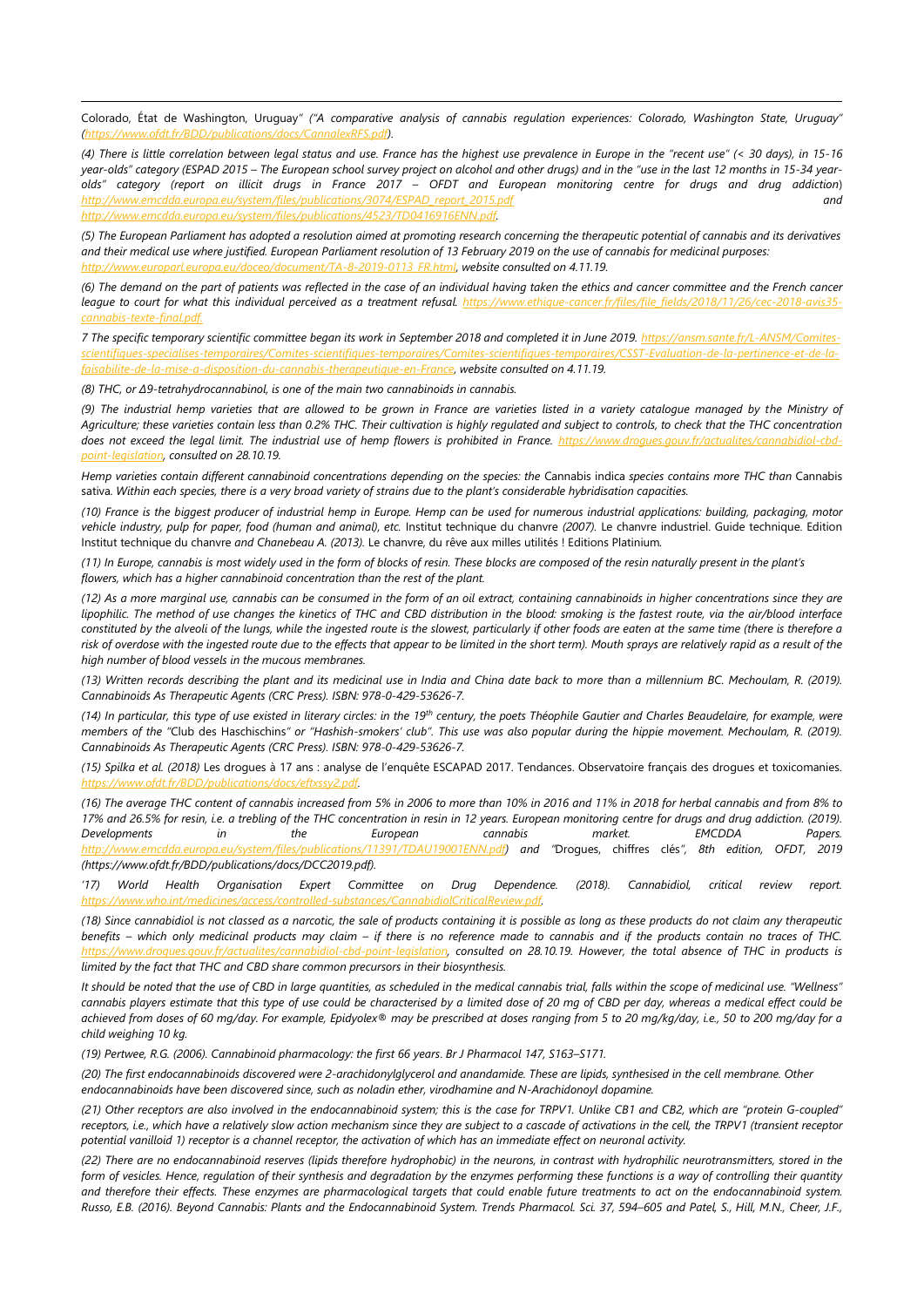*Wotjak, C.T., and Holmes, A. (2017). The endocannabinoid system as a target for novel anxiolytic drugs. Neuroscience & Biobehavioral Reviews 76, 56– 66.*

-

*23 The central nervous system consists of the brain and spinal cord. CB1 is present in most of the brain's structures: it is found in the cerebellum, the amygdala, the hippocampus and the prefrontal cortex, these structures being respectively associated with coordination of thoughts and actions, control of emotions, memory and higher cognitive functions (reasoning and executive functions). The CB1 receptor is almost absent from the brain stem, the structure that controls vital functions such as breathing and heart rate. The almost complete absence of cannabinoid receptors in this structure is the explanation widely given for the absence of cases of overdose due to cannabis, whereas opioid receptors, for example, are present in this part of the brain. Krebs M.O. et Jay T. (2018).* Maturation cérébrale à l'adolescence et consommation de cannabis. Addictions et comorbidités psychiatriques. La revue du praticien *68, 7.*

*24 The peripheral nervous system includes all the nerves that convey motor activity of the central nervous system to the muscles and sensory information from the peripheral to the central nervous system. CB1 is more expressed in the brain than in other tissues, but it is also found in the muscles, therefore also in the heart, the liver, the bowel, adipose tissue, etc. Bouquié, R., Deslandes, G., Mazaré, H., Cogné, M., Mahé, J., Grégoire, M., and Jolliet, P. (2018). Cannabis and anticancer drugs: societal usage and expected pharmacological interactions - a review. Fundamental & Clinical Pharmacology 32, 462–484.*

*25 Via the microglia, immune system cells in the brain, the CB2 receptor is also found in the central nervous system. The action of THC via CB2, which is anti-inflammatory, also takes place in the brain, therefore.*

*26 eCBs have a retrograde action, in contrast with the prevailing paradigm for neurotransmitters (carrying information from an upstream neuron to a downstream neuron): at synapse level, eCBs are synthesised by the downstream neuron and bind to the receptors of the upstream neuron, reducing the latter's activity. This method of parallel regulation (or modulation) of neuronal activity on a local level (synapse) is one of the mechanisms enabling synaptic plasticity. This phenomenon consists of mechanisms that influence the transmission of information from one neuron to another, leading to the strengthening or weakening of certain synapses. In concrete terms, these mechanisms can modulate the amount of information transmitted by the upstream neuron and the way the information is received by the downstream neuron. Synaptic plasticity and the reinforcement of certain synapses and hence certain connections - compared to others is the basis of learning processes.*

*27 Roland, A.B., Ricobaraza, A., Carrel, D., Jordan, B.M., Rico, F., Simon, A., Humbert-Claude, M., Ferrier, J., McFadden, M.H., Scheuring, S., et al. (2014). Cannabinoid-induced actomyosin contractility shapes neuronal morphology and growth. Elife 3, e03159.*

*28 An increase in structural connectivity (via axon bundles) and functional connectivity (the simultaneous activation of brain areas) is, along with synaptic refinement, during which some of the connections between neurons are eliminated, one of the phenomena characterising brain maturation. These phenomena are accompanied by cognitive changes. Office scientific briefing on "*Neurosciences et responsabilité de l'enfant*" ("Neurosciences and responsibility in children"), Michel Amiel, Senator, November 2019.*

*29 Patel, S., Hill, M.N., Cheer, J.F., Wotjak, C.T., and Holmes, A. (2017). The endocannabinoid system as a target for novel anxiolytic drugs. Neuroscience & Biobehavioral Reviews 76, 56–66.*

*30 Animals used as pain models present both a higher number of central and peripheral CB1 receptors and higher eCB levels. In addition, the injection of endocannabinoids in animals has an analgesic effect. Zogopoulos, P., Vasileiou, I., Patsouris, E., and Theocharis, S.E. (2013). The role of endocannabinoids in pain modulation. Fundamental & Clinical Pharmacology 27, 64–80 and Richardson, J.D., Kilo, S., and Hargreaves, K.M. (1998). Cannabinoids reduce hyperalgesia and inflammation via interaction with peripheral CB1 receptors. Pain 75, 111–119.*

*31 The action mechanism(s) of CBD is/are not fully understood; the biological targets of CBD are very varied. In vitro, CBD has an antagonistic effect on the CB1 receptor (it reduces the likelihood of THC activating the receptor), but at very high concentrations, not realistic with respect to recreational or medicinal use (McPartland* et al*, 2015). A recent study suggests that this antagonistic effect may occur at lower concentrations, but it needs to be repeated by other research teams to be confirmed (Tham* et al*, 2019). The effects of CBD, and in particular the anti-epileptic effects, probably come from other targets; the interactions between CBD and receptors such as TRPV1 or serotonin receptors are being studied.*

*McPartland, J.M., Duncan, M., Marzo, V.D., and Pertwee, R.G. (2015). Are cannabidiol and Δ9-tetrahydrocannabivarin negative modulators of the endocannabinoid system? A systematic review. British Journal of Pharmacology 172, 737–753.*

*Tham, M., Yilmaz, O., Alaverdashvili, M., Kelly, M.E.M., Denovan‐Wright, E.M., and Laprairie, R.B. (2019). Allosteric and orthosteric pharmacology of cannabidiol and cannabidiol-dimethylheptyl at the type 1 and type 2 cannabinoid receptors. British Journal of Pharmacology 176, 1455–1469.*

*32 eCBs work on a time scale in the range of a second, since they are quickly degraded, whereas phytocannabinoids persist in the brain for up to several hours. In addition, the prolonged activation of CB1 by phytocannabinoids results in cascades of cell events, which are the source of the durability of the effects of cannabis use – lasting from one hour to around ten hours.*

*33 The multiple different ways of using cannabis (smoked, with or without tobacco, by spraying, by ingestion, etc.) and the difficulty of knowing the*  patient's exact consumption history (cannabis, tobacco, alcohol, etc.) are additional complications when it comes to collating studies and reaching *conclusions. The National Academies of Sciences, Engineering and Medicine. (2017) The Health Effects of Cannabis and Cannabinoids: The Current State of Evidence and Recommendations for Research.*

*34 The National Academies of Sciences, Engineering and Medicine. (2017) The Health Effects of Cannabis and Cannabinoids: The Current State of Evidence and Recommendations for Research*.

*35 Mücke, M., Phillips, T., Radbruch, L., Petzke, F., and Häuser, W. (2018). Cannabis‐based medicines for chronic neuropathic pain in adults. Cochrane Database of Systematic Reviews*.

*36 Smith, L.A., Azariah, F., Lavender, V.T., Stoner, N.S., and Bettiol, S. (2015*). Cannabinoids for nausea and vomiting in adults with cancer receiving chemotherapy. Cochrane Database of Systematic Reviews.

*37 These are painful, uncontrolled muscle contractions, causing pain and spasms.*

*38 However, conclusions vary greatly depending on the studies. A recent meta-analysis pointed to the lack of high-quality studies, particularly in this*  field, and concluded that there was insufficient evidence to support the use of cannabinoids in the treatment of psychiatric disorders. Black, N., *Stockings, E., Campbell, G., Tran, L.T., Zagic, D., Hall, W.D., Farrell, M., and Degenhardt, L. (2019). Cannabinoids for the treatment of mental disorders and symptoms of mental disorders: a systematic review and meta-analysis. The Lancet Psychiatry In Press.*

*39 Decree No. 2013-473 of 5 June 2013 lifted the ban on using cannabis derivatives in the case of medicinal products (article R. 5132-86 of the French Public Health Code).*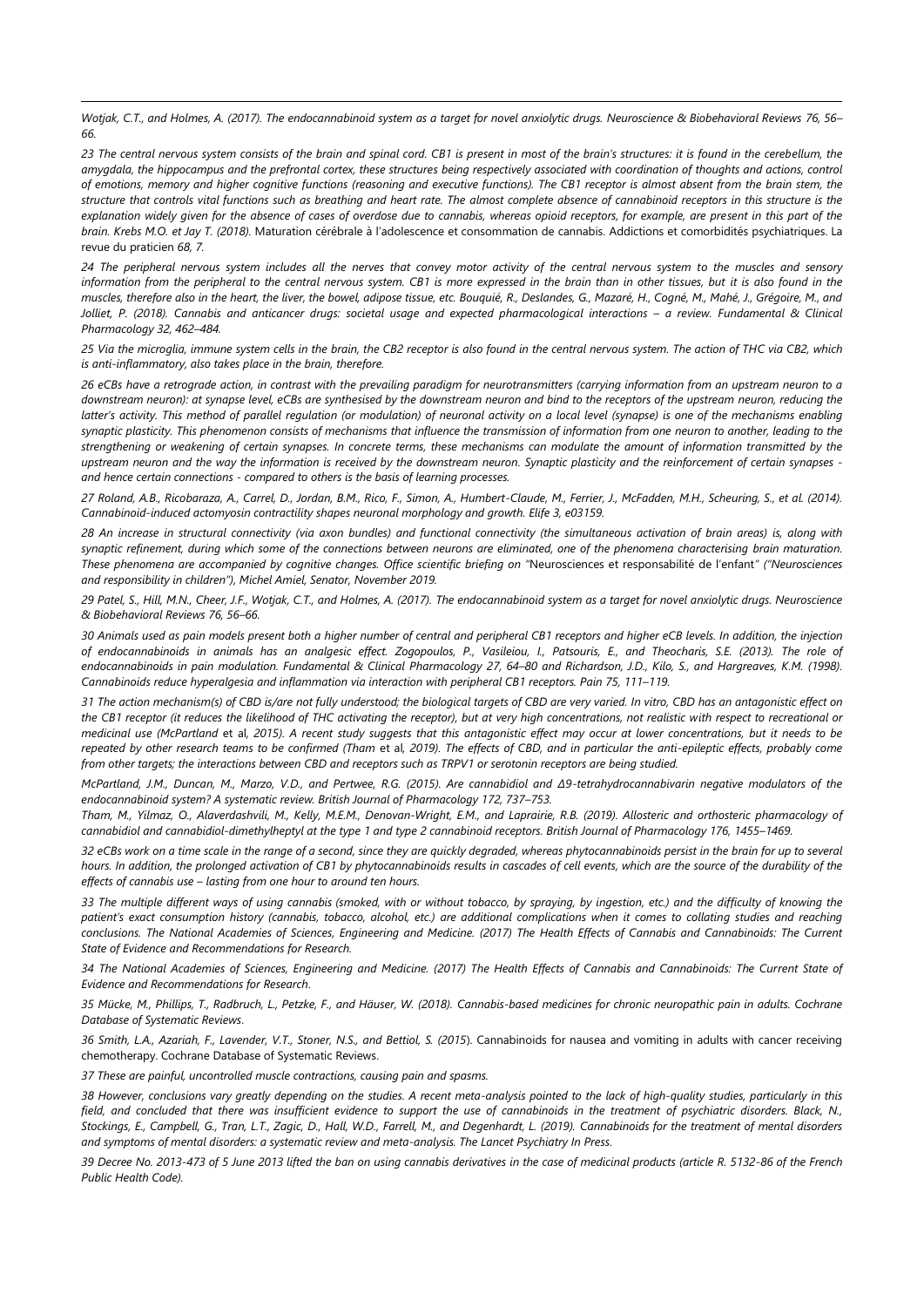*40 However Sativex® is still not available in France, due to the absence of an agreement concerning the price of the medicine. In 2014, the* Haute Autorité de Santé *(French National Authority for Health) awarded Sativex® a low actual clinical benefit and no clinical added value compared to existing medicinal products. Sativex® contains THC and CBD in a ratio of 1: 1.*

*41 Epidyolex® had been available in France since 2018 thanks to a "Temporary Authorisation for Use" (ATU) early access programme. It was granted a European MA in 2019. Epidyolex® contains only CBD. Another medicine containing cannabinoids, Marinol®, is available on an ATU early access programme basis. The active substance – dronabinol – of this product is synthetic THC, not THC extracted from the plant, as is the case in Sativex®. Marinol® is indicated for cases of central and peripheral neuropathic pain following the failure of currently available treatments.*

*42 France's* Assemblée nationale *(National Assembly) adopted an amendment made by the general rapporteur for the draft social security funding law (PLFSS) for 2020, Olivier Véran, upon the first reading of this PLFSS (amendment No. AS721), which notably schedules that the conditions for implementation of the trial will be set using a regulatory process. The PLFSS 2020 will be examined in the Senate in early November, then submitted to a joint committee. Text of the adopted amendment:* 

*"I. – On an experimental basis, for a period of two years, the State may authorise the medical use of cannabis in the form of products meeting pharmaceutical standards, in certain indications or clinical situations refractory to accessible indicated treatments.*

*II. – The conditions for implementation of the trial are defined by the regulations. In particular, these specify the treatment conditions, the number of patients concerned, arrangements for importing, production, procurement, prescribing and dispensing by hospital and community pharmacies, along with conditions for patient information and follow-up and health professional training.*

*III. – Within a period of six months following the end of the trial, the Government shall submit to Parliament a report concerning, in particular, the medical use of cannabis for patients, their follow-up, organisation of prescribing and dispensing channels, as well as the associated spending. This report shall specifically examine the relevance of extending the recourse to medical use of cannabis at the end of the trial and, if applicable, the conditions for its funding by the national health insurance system."*

*43 These concern Lennox-Gastaut syndrome and Dravet syndrome.*

-

*44 Estimates made by players in the field suggest that these indications could concern 300,000 to 600,000 people in France. An extension of the indications could increase the number of potential users to 1 to 2 million.*

*45 Cannabis extracts will probably be proposed in the form of oil, capsules or a mouth spray. Several types of cannabis will be available, with THC: CBD ratios capable of covering the spectrum of conditions to be alleviated. The THC: CBD ratios (expressing active substance concentration ratios) of 1: 1 and 5: 20 could be intended for neuropathic pain, including spasticity in multiple sclerosis, the high THC ratio (20: 1) for palliative care and the high CBD ratios (1: 20 and 1: 50) for rare epilepsy cases.*

*46 Pain management centres, specialised multiple sclerosis centres, etc.*

*47 A general practitioner, who has also taken the training, will then be able to take over management of the treatment. It is scheduled that training of*  doctors and the registry that will be used for patient follow-up and analysis of trial efficacy will be funded by the national health insurance system, *while the products distributed to patients will be supplied free of charge by foreign companies who already have expertise in medical cannabis, the list of which has not been unveiled (however, it may be assumed that these could be Aurora, Canopy Growth, Bedrocan, etc.). The products will be dispensed by hospital and community pharmacies and pharmacists will have received specific training for this purpose.*

*48 A proper assessment of patient needs, as well as their rigorous follow-up, appear to be important in view of the fact that a third of patients having used medical cannabis in Germany stopped it following the development of adverse reactions and/or due to a lack of treatment efficacy (non*exhaustive preliminary data supplied by the scientific department of the French Embassy in Germany). This high level of adverse reactions is consistent *with what is observed in clinical studies testing cannabis or cannabinoids in the treatment of diseases. The adverse reactions observed include dizziness, dry mouth, disorientation, nausea, euphoria, confusion or drowsiness. Hallucinations, paranoia and psychotic disorders can also occur.*

*49* Évaluation des médicaments en vue de leur remboursement – Haute Autorité de santé *(Assessment of medicinal products with a view to their reimbursement – Haute Autorité de santé).* http *[circuit\\_medicament\\_ct\\_ceesp-160317.pdf.](https://webzine.has-sante.fr/upload/docs/application/pdf/2017-03/dir4/v13ok-circuit_medicament_ct_ceesp-160317.pdf)*

*50 In particular, the potential of CBD as a treatment for alcohol addiction is being explored. De Ternay, J., Naassila, M., Nourredine, M., Louvet, A.,*  Bailly, F., Sescousse, G., Maurage, P., Cottencin, O., Carrieri, P.M., and Rolland, B. (2019). Therapeutic Prospects of Cannabidiol for Alcohol Use Disorder *and Alcohol-Related Damages on the Liver and the Brain. Front Pharmacol 10, 627.*

*51 Research work is currently under way to study the potential therapeutic virtues of cannabis, particularly in the treatment of cancer. Relatively positive results have been obtained in vitro on pancreatic tumour cell cultures, but these cannot justify use in humans for curative purposes at present. Moreau, M., Ibeh, U., Decosmo, K., Bih, N., Yasmin-Karim, S., Toyang, N., Lowe, H., and Ngwa, W. (2019). Flavonoid Derivative of Cannabis Demonstrates Therapeutic Potential in Preclinical Models of Metastatic Pancreatic Cancer. Front. Oncol. 9.*

*52 This wealth of compounds - some of which are psychoactive and others simply aromatic - explains the large number of uses of cannabis, in contrast with other drugs. Russo, E.B. (2011). Taming THC: potential cannabis synergy and phytocannabinoid-terpenoid entourage effects. British Journal of Pharmacology 163, 1344–1364.*

*53 The entourage effect is thought to concern both other cannabinoids (such as cannabinol or tetrahydrocannabivarin) and other compounds in the*  plant, like terpenes. There is no scientific consensus on this subject. In France, scientists do not have access to complete cannabis extracts; they may only *work with THC, CBD or analogues of these molecules. So it is impossible for them to verify the entourage effect hypothesis. Pamplona, F.A., da Silva,*  L.R., and Coan, A.C. (2018). Potential Clinical Benefits of CBD-Rich Cannabis Extracts Over Purified CBD in Treatment-Resistant Epilepsy: Observational *Data Meta-analysis. Front Neurol 9, 759 et Russo, E.B. (2011*). *Taming THC: potential cannabis synergy and phytocannabinoid-terpenoid entourage effects. Br. J. Pharmacol. 163, 1344–1364.*

*54 The testicular cancers associated with cannabis use are non-seminoma-type germ cell tumours. The National Academies of Sciences, Engineering and Medicine. (2017)The Health Effects of Cannabis and Cannabinoids: The Current State of Evidence and Recommendations for Research*.

*55 This effect being accentuated in occasional users compared to regular users. Hartley, S., Simon, N., Larabi, A., Vaugier, I., Barbot, F., Quera-Salva, M.- A., and Alvarez, J.C. (2019). Effect of Smoked Cannabis on Vigilance and Accident Risk Using Simulated Driving in Occasional and Chronic Users and the Pharmacokinetic–Pharmacodynamic Relationship. Clinical Chemistry 65, 684–693. However, driving under the influence of alcohol is associated with a 20 times higher risk of causing a road traffic accident, whereas this risk is only three times higher in the case of cannabis use. Martin, J.-L., Gadegbeku, B., Wu, D., Viallon, V., and Laumon, B. (2017). Cannabis, alcohol and fatal road accidents. PLOS ONE 12, e0187320.*